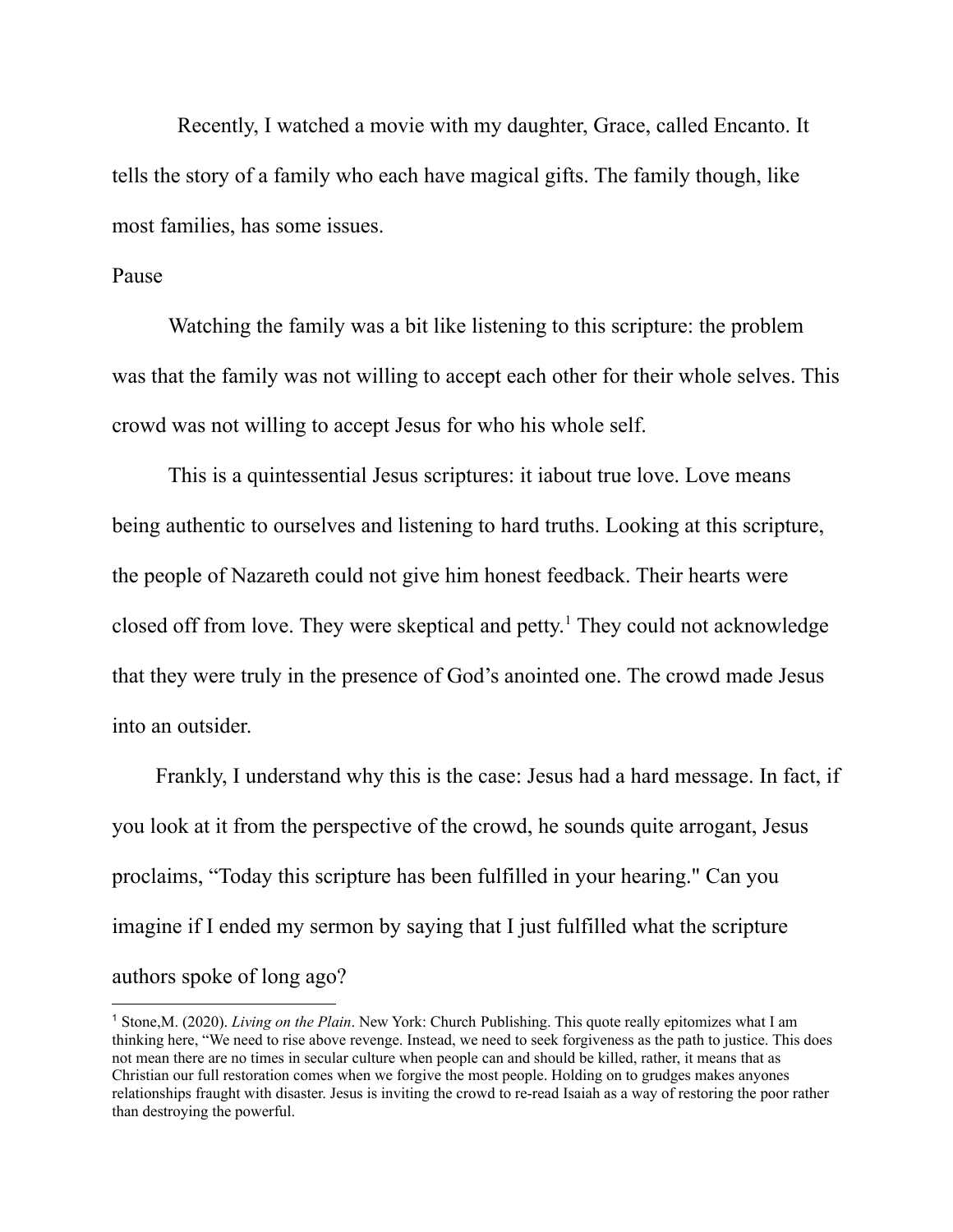Pause

I might be put in a straight jacket and brought to the hospital!

My husband, David, is also a priest. He wrote a book about this topic titled *Why I Would have Killed Jesus And You Might Have Too*. One chapter follows Sara of Nazareth, a grandmotherly figure, who sees Jesus as a wolf in sheep's clothing. A traitor to their faith. <sup>2</sup> A reasonable outsider. She uses the Gospel we heard today as a reason for making him separate from the crowd.

The truth he told them was hard to hear, last week, Jesus told them that,

The Spirit of the Lord is upon me,

because he has anointed me

to bring good news to the poor.

He has sent me to proclaim release to the captives

and recovery of sight to the blind,

to let the oppressed go free,

to proclaim the year of the Lord's favor.

These are quite the lists of demands. It is unimaginable that they could have been fulfilled by someone that grew up in their *obscure* hometown.

<sup>2</sup> Nelson, D. (2021). *Why I Would Have Killed Jesus and You Might Have Too.* p.45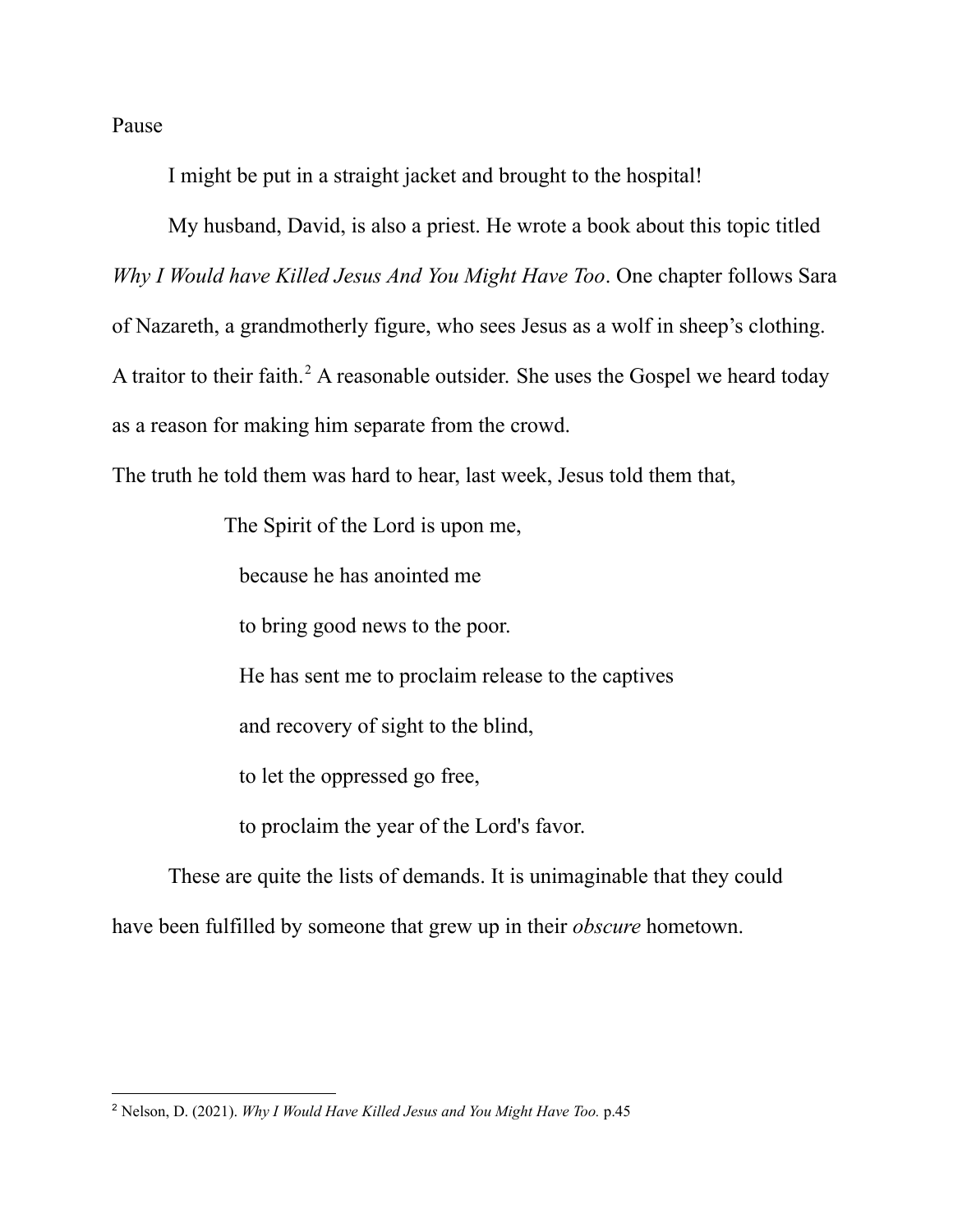This is why priests are rarely sent back to their sending parishes after ordination. It is hard to imagine little Suzy or Johnny as a priest after seeing them run through the halls as a youth (only an extraordinarily mature priest and parish for this to work). $3$ 

God takes us where we are and uses our gifts accordingly. The Father knows how to direct ministry and gifts. God knows how to make our community whole.

Now, I am going to tell you a bias.

I believe that each of you is called to this moment, at this time, to be a full minister of God. Whether you are a visitor and this is your first time at St. Dunstan's or if you have been here for 50 years. God is calling you. God wants you here, just as you are to do the work of the church.

Consider the words from Jeremiah read just shortly before this,

"Do not say, 'I am only a boy';

for you shall go to all to whom I send you,

and you shall speak whatever I command you,

Do not be afraid of them,

for I am with you to deliver you,

says the Lord.

<sup>&</sup>lt;sup>3</sup> Yet, those same people might make the best priests for that parish. And on occasion, if they have the right gifts, permission is granted. This happened at The Cathedral recently when the specific gifts were realized in the ordinand.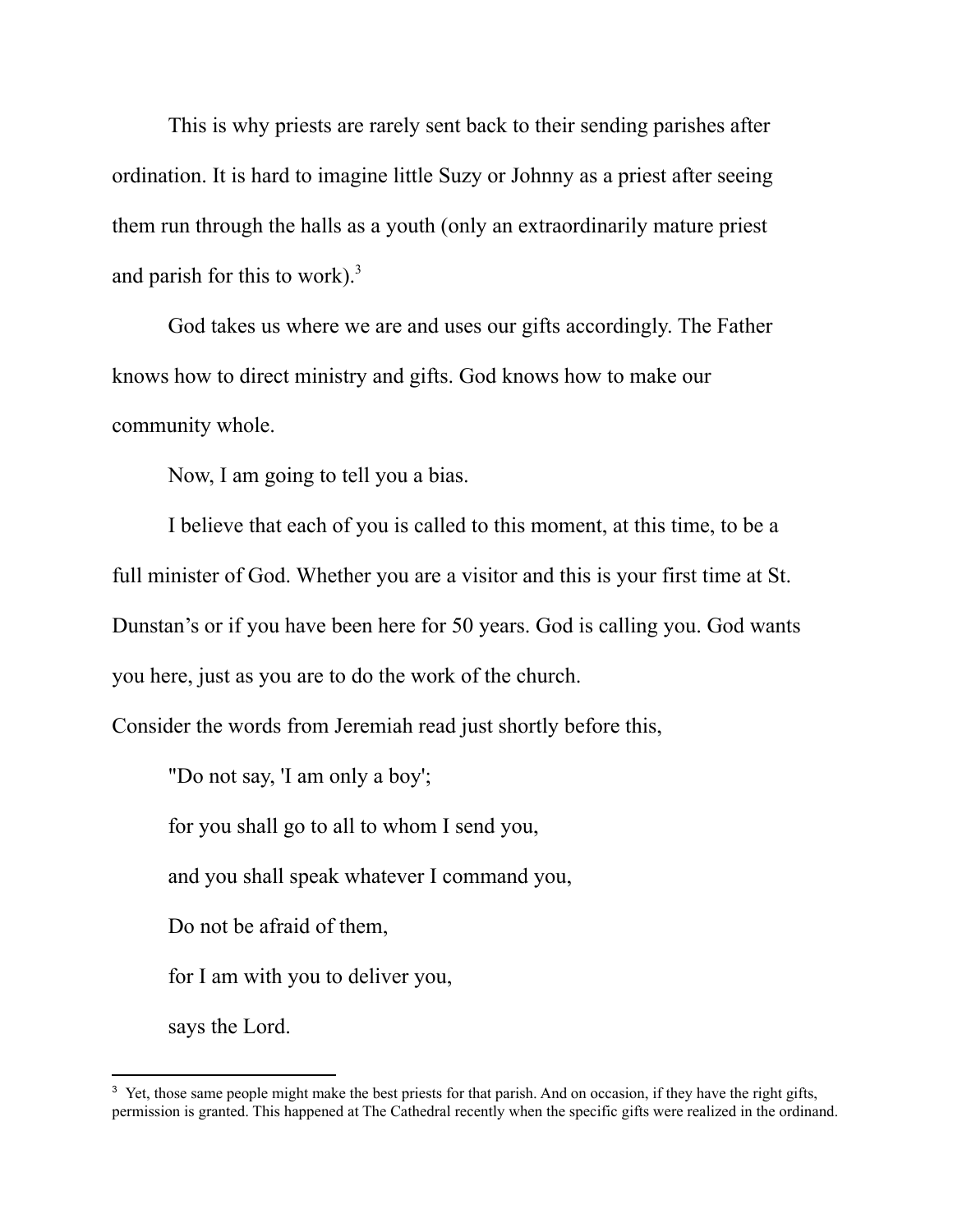All of us are valued in Christ's sight. Do not be afraid of Jesus' words. Our heavenly father will deliver us from the ways of the wicked. He will deliver us from trouble. Jesus offers his message: God is the one who governs our lives, who governs all things. He craves a relationship with us. This is excellent news! It means that just as we are beloved in God's sight. What does Jeremiah tell us about our relationship with this Divine Creator? We are to be ourselves and to be loved. We are all capable of being insiders in The Father's circle.

Now, you might be thinking, well, "you can't have it both ways – the hard truth and comforting words." Oh yes I can. <sup>4</sup>We are Episcopalians. The the church of the both/and. The Church of the via media, which means middle way. 5

When my ministry at St. Dunstan's began, I got to know many of you. Fr. Roman took me on several home visits. We shared stories over glasses of iced tea and coffee.

<sup>5</sup> Jennings, N. (2021). Liturgy II. Via Media. [https://www.workingpreacher.org/commentaries/revised-common-lectionary/fourth-sunday-after-epiphany-3/comme](https://www.workingpreacher.org/commentaries/revised-common-lectionary/fourth-sunday-after-epiphany-3/commentary-on-luke-421-30-4) [ntary-on-luke-421-30-4](https://www.workingpreacher.org/commentaries/revised-common-lectionary/fourth-sunday-after-epiphany-3/commentary-on-luke-421-30-4) "Gracious? Yes, though the word is not mine, but comes from Luke's own narration of the synagogue hearers in Nazareth: "All spoke well of him and were amazed at the gracious words that came from his mouth." Some scholars argue that the word gracious here is really understood more from the perspective of eloquent wisdom, hence "from his mouth." Others note, as I do, that we see in Luke 4:14-30 a broader, preceding announcement that rings with the words of the prophet Isaiah, a strange grace1 perhaps even in the sense of divine favor. It may sound strange, but Luke has Jesus preach his first sermon in the mode of prophetic grace.

<sup>4</sup> For more on this, I referred to the quote, from Schnasa Jacobsen D. (2019). "Fourth Sunday after Epiphany Year C." *Working Preacher[.](https://www.workingpreacher.org/commentaries/revised-common-lectionary/fourth-sunday-after-epiphany-3/commentary-on-luke-421-30-4)*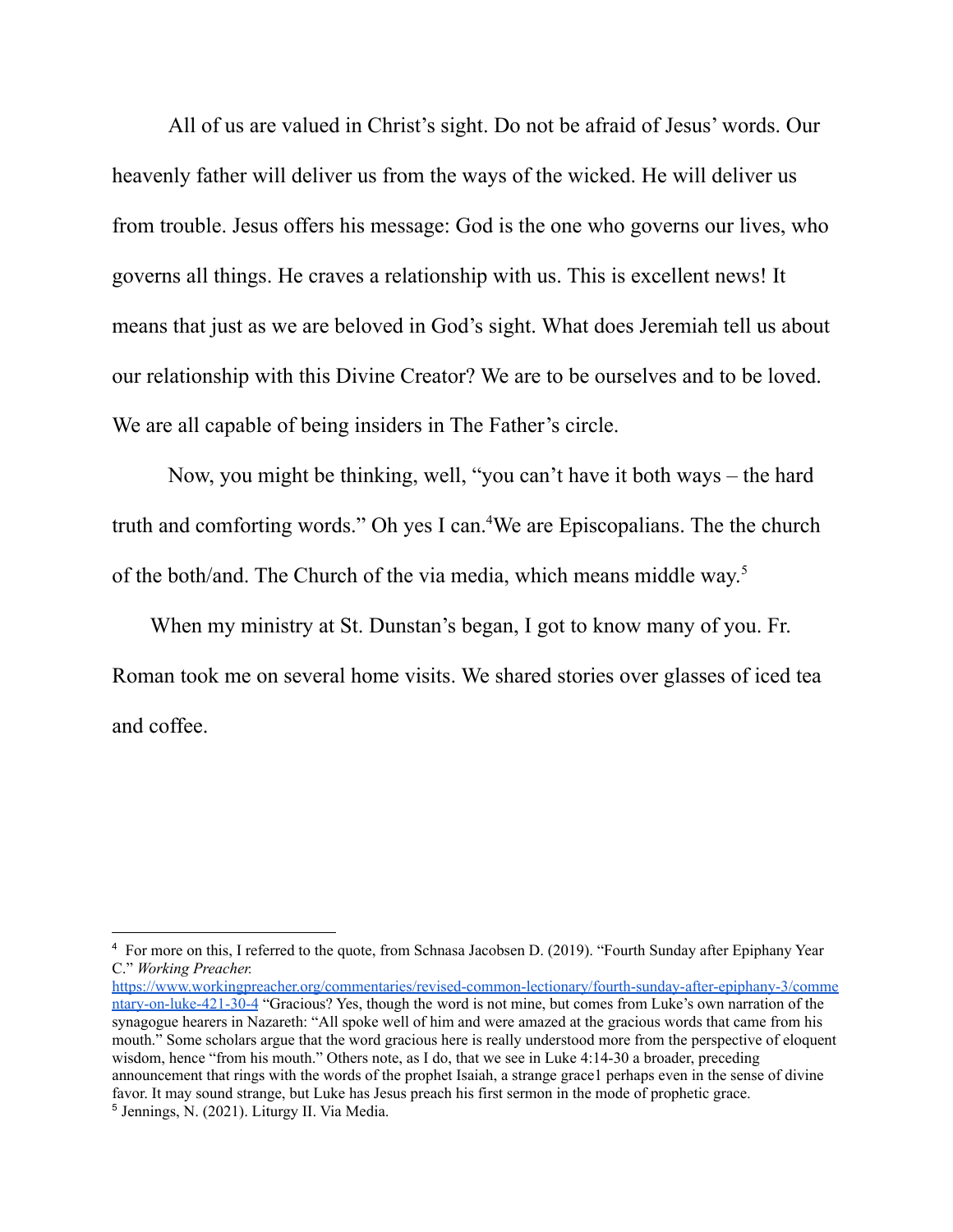The next part of my ministry has focused on evangelism: MOPS and invite, welcome, connect. In fact, yesterday, we had a Invite, Welcome, Connect training. Fr. Roman told us about changing the culture at St. Dunstan's to be one where we were always thinking about being hospitable.

Does this mean Fr. Roman thinks we are inhospitable? Of course, not. Neither do I.

Yet we can always grow. And growth requires change. For example, as a preacher, after every sermon I consider ways I can grow or improve. it can be my choice of words, length of the sermon, or perhaps a story I shared. The best way to grow is to strive to improve.

Today, Fr. Roman is taking notes.

The same applies to our church: We revamped our Parish Hall and are going to have a grand opening.

We were more intentional about inviting guests to programs such as The Blessing of the Animals, to God's megaphone, to Breakfast with St. Nicholas.

We want to bring more people into our church family. We also want to keep all of the wonderful people who are already members here at St. Dunstan's.

God loves us as the people we are and God hopes that we can turn into better versions of ourselves so that we can grow in spirit and church body. This takes courage. This takes love.